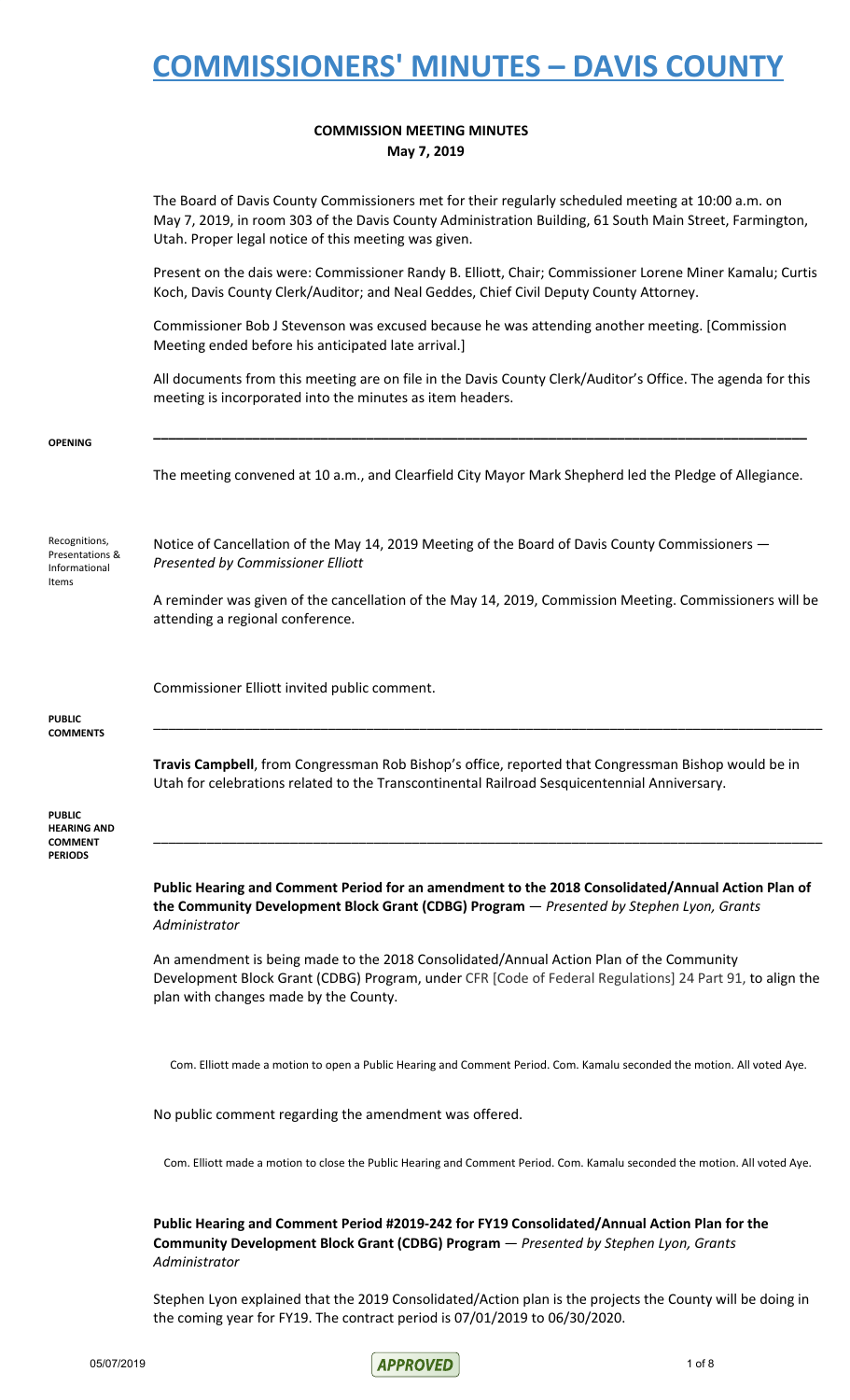Com. Elliott made a motion to open a Public Hearing and Comment Period. Com. Kamalu seconded the motion. All voted Aye.

No public comment regarding the 2019 Consolidated/Action Plan for the Community Development Block Grant (CDBG) Program was made.

Com. Elliott made a motion to close the Public Hearing and Comment Period. Com. Kamalu seconded the motion. All voted Aye.

**\_\_\_\_\_\_\_\_\_\_\_\_\_\_\_\_\_\_\_\_\_\_\_\_\_\_\_\_\_\_\_\_\_\_\_\_\_\_\_\_\_\_\_\_\_\_\_\_\_\_\_\_\_\_\_\_\_\_\_\_\_\_\_\_\_\_\_\_\_\_\_\_\_\_\_\_\_\_\_\_\_\_\_\_\_\_\_\_**

#### **BUSINESS/ ACTION**

Resolution #2019-243 to approve the Interlocal Cooperation Agreement between the Clearfield Community Development and Renewal Agency (CDRA) and Davis County

**Resolution #2019-243 to approve the Interlocal Cooperation Agreement between the Clearfield Community Development and Renewal Agency and Davis County** — *Presented by Kent Andersen, Davis County Community & Economic Development Director*

A resolution to approve the interlocal cooperation agreement between the Clearfield Community Development and Renewal Agency and Davis County was presented.

The interlocal agreement is for a Community Reinvestment Area (CRA) project for Lifetime Products to build a warehouse expansion approximately 650,000 square feet in size. The warehouse will sit on 37 acres and has a private investment of approximately \$60 million with an estimated \$30 million new assessed value. The project will create around 150 new jobs. The request from Clearfield is 15 years at 75 percent participation. The project area will trigger no later than 2021. There's a cap of approximately \$4.22 million on the project area with the base year of 2017.

The cost of land in Davis County is particularly high in comparison to other locations, specifically out of state, that Lifetime Products could consider. If not for the County's participation, they would not bring this project to Clearfield. After review of the County's CRA guiding policy, an associated valuation matrix supports the request of 15 years at 75 percent, and staff supports approval of this resolution and interlocal cooperation agreement.

Commissioners thanked Mayor Shepherd and the Economic Development team for their work. Lifetime Products is a hometown company that started in Davis County and Commissioners would like the company to stay here. Gratitude was expressed for having a policy and matrix to make these decisions objectively.

> Motion to Approve: Com. Elliott Seconded: Com. Kamalu All voted Aye

Interlocal Agreement #2019-243 between the Clearfield CDRA and Davis County for Lifetime Products **Community** Reinvestment Project Area

**Interlocal Agreement #2019-243 between the Clearfield Community Development and Renewal Agency and Davis County for tax increment participation for the Lifetime Products Community Reinvestment Project Area** — *Presented by Kent Andersen, Davis County Community & Economic Development Director*

Details of the Interlocal Cooperation Agreement between the Clearfield Community Development and Renewal Agency and Davis County for tax increment participation for the Lifetime Products Community Reinvestment Project Area were shared during the related Resolution presentation. [The contract period is 05/07/2019 to 12/31/2035.]

> Motion to Approve: Com. Elliott Seconded: Com. Kamalu All voted Aye

Approval #2019-244 of the Area Agency on Aging Four-Year **Approval #2019-244 of the Area Agency on Aging Four-Year Plan FY 2020-2023 to the Utah Dept. of Human Services, Division of Aging and Adult Services** — *Presented by Kristy Cottrell, Davis County Health Deputy Director*

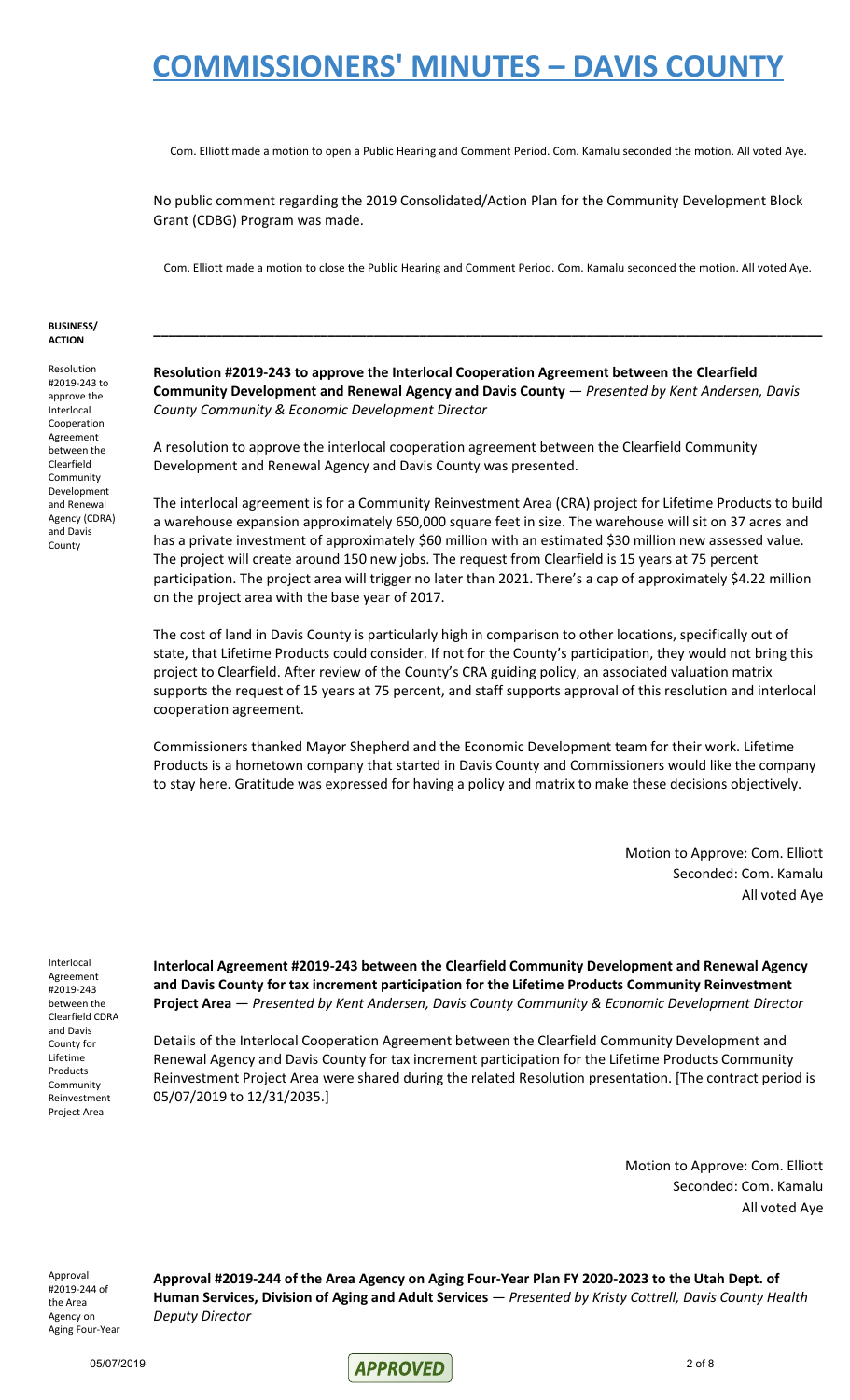Plan FY 2020-2023 to the Utah Dept. of Human Services, Division of Aging and Adult Services

The Area Agency on Aging Area Plan for FY 2020-2023 was presented. This presentation is for the first year of the plan. The goals and objectives of the plan were decided after surveying community older adults and caregivers. In terms of future issues, the top concern is money – 77 percent are concerned about the cost of healthcare and the cost of medicine, and 59 percent are worried about the cost of housing. It's important to help them keep their money and be healthy as long as possible so they have enough money to age in place in the community. Of those surveyed, 61 percent are concerned with being lonely and isolated, losing independence, and having something meaningful to do. These things are addressed within the Area Agency on Aging and community partnerships.

Top priorities for Senior Services are senior centers, healthy aging classes and activities, information, support, and health, which includes in-home services. Those were identified as priorities for funding. Favored senior center activities are meals, exercise, dance, socializing, games, learning, and art. Older adults thrive when they keep active and involved and meet other people.

Data and information from Davis4Health priorities, the Community Health Assessment and the Community Health Improvement Plan all help form the basis of decisions as do Human Services priorities such as adverse childhood experiences, access to behavioral health, opioids prevention, suicide, stability, health, and safety, all of which touch older adults and caregivers.

Goals and objectives of the plan include:

- Integrating health and social services for access to behavioral health services to increase the prevalence of good mental health days for older adults and caregivers.
- Empowering health, safety, and independence by continuing home-delivered meals. In assessing outcomes, the goal is that recipients feel less lonely because someone stops by their house and meals help them eat healthier so they're more secure at home.
- Increasing the ability of older adults to access the programs and services they need. Older adults who get transportation to senior centers and key health appointments will report it helps increase social ties or perceived social support.
- Elder justice. The goal is that 75 percent of area older adults will know where to seek help and information to prevent elder abuse or financial exploitation. This is an ongoing goal as an assessment of the previous four years showed that only 42 percent knew where to seek help and know the signs of elder abuse; 18 percent are not sure where to seek help or report abuse.

Service priorities are senior centers, transportation, volunteer opportunities, nutrition services, caregiver support, elder justice, and health and wellness programs.

The contract period is 07/01/2019 to 06/30/2020.

Motion to Approve: Com. Kamalu Seconded: Com. Elliott All voted Aye

Agreement #2019-245 with Eastern Kentucky University for cooperative student internship

**Agreement #2019-245 with Eastern Kentucky University for a cooperative student internship** — *Presented by Brian Hatch, Davis County Health Director*

An intern master agreement with Eastern Kentucky University was presented. The Health Department applied for an intern through the National Environmental Health Association and will have a student come to help with assessments related to a new State cosmetology rule as well as real-time air quality monitoring.

Commissioners asked that the intern report about their efforts in a future Work Session or Commission Meeting. The contract period begins 05/06/2019 with no ending date noted.

> Motion to Approve: Com. Elliott Seconded: Com. Kamalu All voted Aye

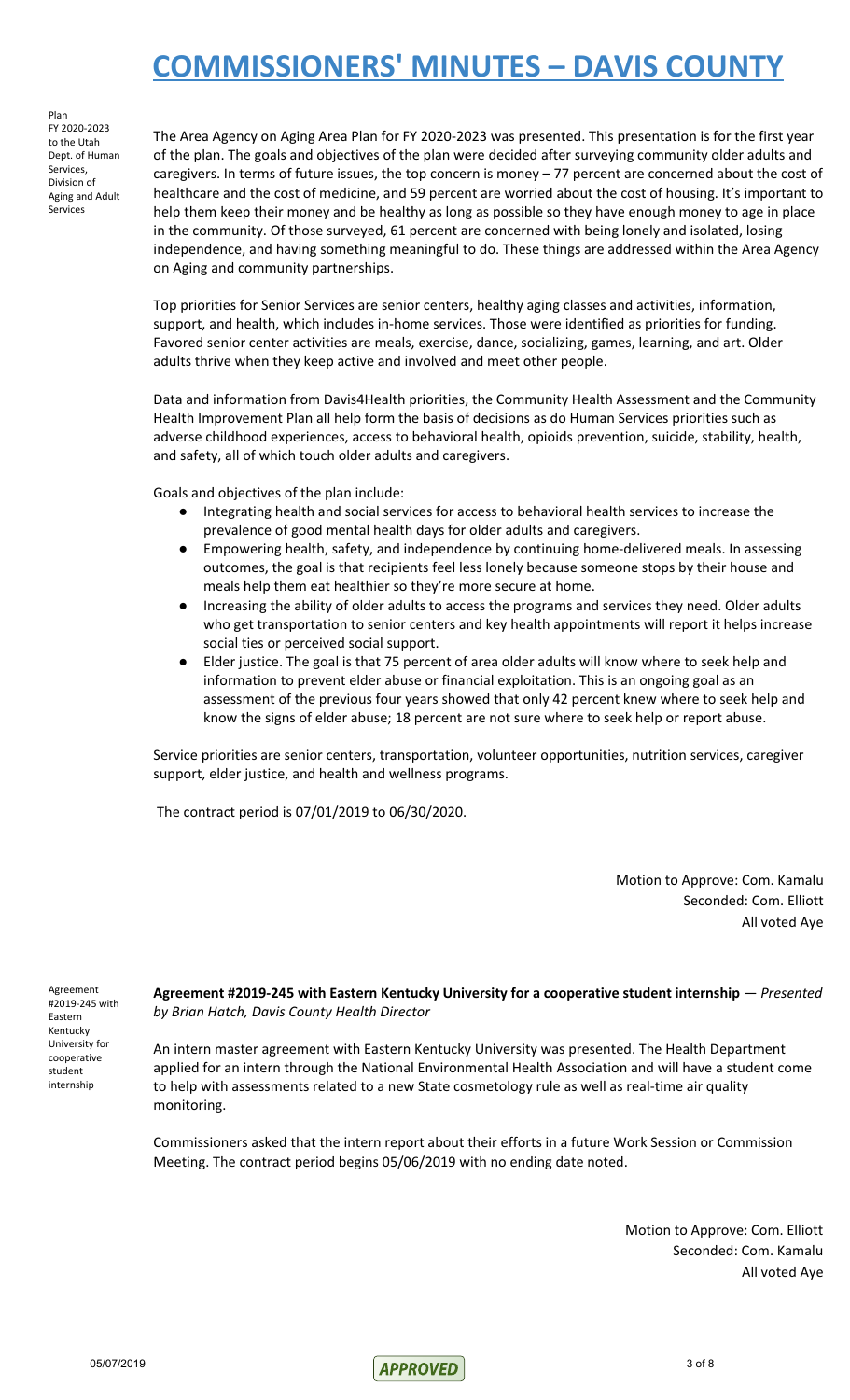Agreement #2019-246 with Davis Park Cafe LLC for food and beverage services at the golf course

**Agreement #2019-246 with Davis Park Cafe LLC for food and beverage services at the golf course** — *Presented by Brad Stone, Davis Park Golf Professional*

An agreement with Davis Park Café LLC was presented for food and beverage services at Davis Park Golf Course during the 2019 season. In response to a question, Commissioners were informed that there had not been any issues with this vendor in the past. The contract period is 04/01/2019 to 12/31/2019. The receivable amount is \$7,800.

> Motion to Approve: Com. Kamalu Seconded: Com. Elliott All voted Aye

Agreement #2019-247 with Mountainland Supply Company LLC for sponsorship of the Mountainland Valley View Open

**Agreement #2019-247 with Mountainland Supply Company LLC for sponsorship of the Mountainland Valley View Open** — *Presented by Dustin Volk, Valley View Golf Professional*

Mountainland Supply Company LLC will sponsor the Mountainland Valley View Open golf tournament. It is the third year of the Mountainland Valley View Open, held the first Friday and Saturday of August in conjunction with the company's large corporate event. The best professional and amateur golfers in the State are invited to compete in a two-day tournament providing good recognition for the course. The contract period is 08/01/2019 to 08/03/2019. The receivable amount is \$7,000 for the prize purse.

> Motion to Approve: Com. Kamalu Seconded: Com. Elliott All voted Aye

Agreement #2019-248 with Utopia for a public WiFi connection for County buildings

**Agreement #2019-248 with Utopia for a public WiFi connection for County buildings** — *Presented by Mark Langston, Davis County Information Systems Director*

An agreement for internet services with Utopia, for a public WiFi connection for County buildings, was presented. The contract period is 05/07/2019 to 05/10/2022. The payable amount is three equal payments of approximately \$5,000 [\$5,070, \$5,070, \$5,070]. The \$3,000 installation fee was waived.

> Motion to Approve: Com. Kamalu Seconded: Com. Elliott All voted Aye

Agreement #2019-249 with Hometown Media Inc. for marketing/ advertising for 2019 Davis County Fair

**Agreement #2019-249 with Hometown Media Inc. for marketing/advertising for the 2019 Davis County Fair** — *Presented by Stephanie Medlin, Davis County Legacy Events Center Event Coordinator*

An advertising contract with Hometown Media Inc. was presented. The County will be using Hometown Media Inc. to promote the 2019 Davis County Fair through a marketing mix of social media, billboard placements, and the company's magazine that goes out to Davis County households. The contract period is 05/01/2019 to 08/17/2019. The payable amount is \$8,500.

Agreement #2019-250 with Nerveless Nocks, Inc. for a Superhero Stunt Show performance at 2019 Fair

**Agreement #2019-250 with Nerveless Nocks, Inc. for a Superhero Stunt Show performance at the 2019 Davis County Fair** — *Presented by Stephanie Medlin, Davis County Legacy Events Center Event Coordinator*

Nerveless Nocks, Inc. will provide a Superhero Stunt Show at the 2019 Davis County Fair. The group has appeared on the "America's Got Talent" television show. Their last performance at the Fair had a pirate theme; this year's show will feature the "Wheel of Danger," "Extreme Swing," and "Globe of Fear." The contract period is 08/11/2019 to 08/19/2019. The payable amount is \$12,000.

 $05/07/2019$  4 of 8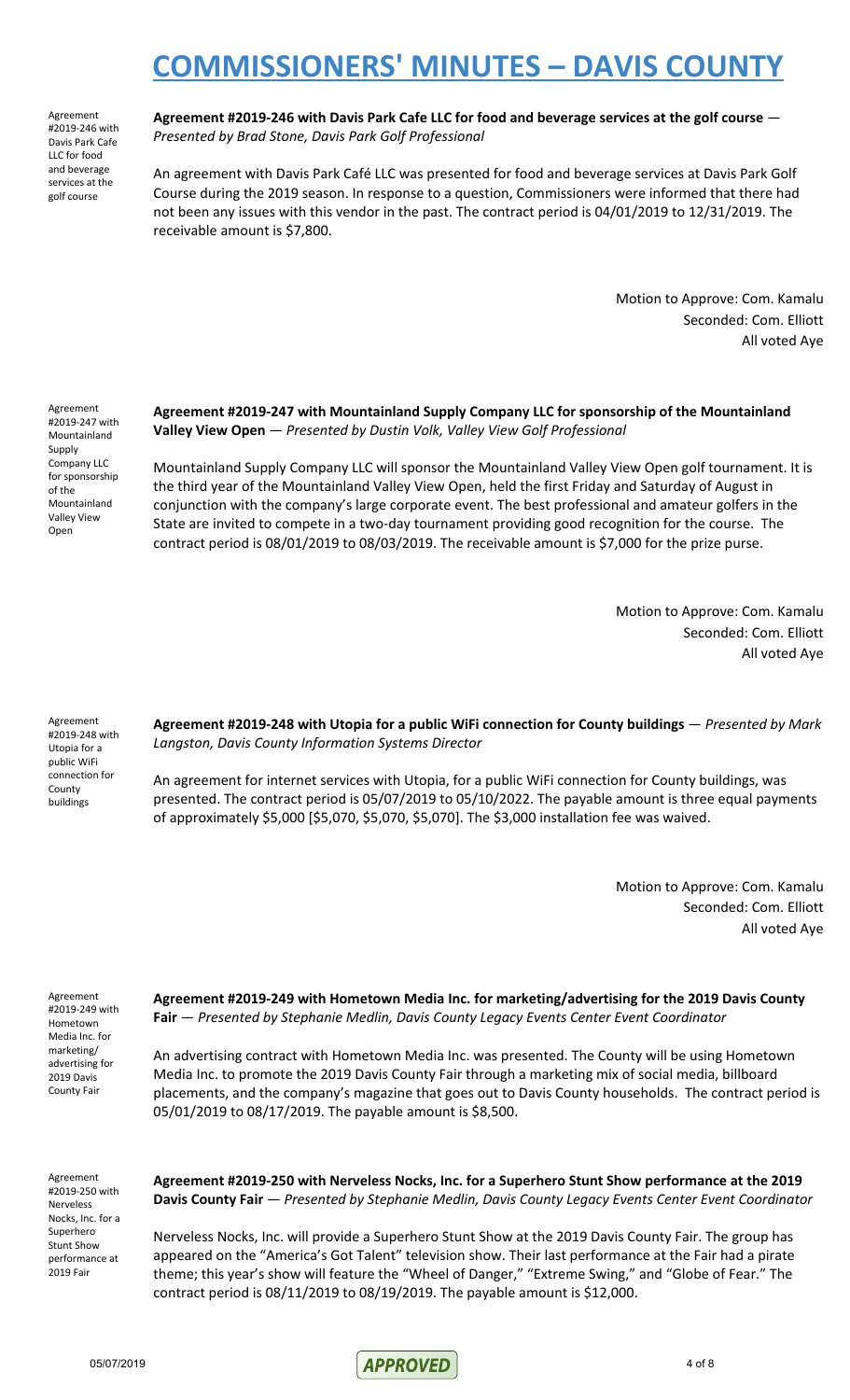Motion to Approve Items: Com. Kamalu Seconded: Com. Elliott All voted Aye

Agreement #2019-251 with Juan Mariano for space rental for a Boxing/MMA event

**Agreement #2019-251 with Juan Mariano for space rental for a Boxing/MMA event** — *Presented by Mike Moake, Davis County Legacy Events Center Marketing & Events Coordinator*

Juan Mariano will be using the Legacy Events Center's exhibit buildings for a boxing/MMA [mixed martial arts] event in conjunction with the Utah Sports Association. The contract period is 05/18/2019 to 05/18/2019. The receivable amount is \$1,350.

> Motion to Approve: Com. Kamalu Seconded: Com. Elliott All voted Aye

| Amendment<br>#2018-527-A<br>with the Utah<br>Sports<br>Commission to<br>change the date<br>for the use of<br>parking lots for<br>the Web.com<br><b>Golf Tournament</b> | Amendment #2018-527-A with the Utah Sports Commission to change the date for the use of parking lots<br>for the Web.com Golf Tournament - Presented by Dave Hansen, Davis County Legacy Events Center Director<br>An amendment to a contract with the Utah Sports Commissioner was presented. The amendment changes<br>the date Legacy Events Center parking lots will be used for the Web.com Golf Tournament. The contract<br>period is 06/01/2019 to 07/03/2019. |
|------------------------------------------------------------------------------------------------------------------------------------------------------------------------|---------------------------------------------------------------------------------------------------------------------------------------------------------------------------------------------------------------------------------------------------------------------------------------------------------------------------------------------------------------------------------------------------------------------------------------------------------------------|
| Agreement<br>2019-252 with<br>Utah State<br>University<br><b>Extension to</b><br>allow use of LEC<br>bleachers for<br><b>Baby Animal</b><br>Days                       | Agreement #2019-252 with Utah State University Extension to allow the use of Legacy Events Center<br>bleachers for Baby Animal Days - Presented by Dave Hansen, Davis County Legacy Events Center Director<br>Utah State University Extension will use the Legacy Events Center's small bleachers for a Baby Animal Days<br>event. The contract period is 05/08/2019 to 05/13/2019. There is no dollar amount associated with this<br>agreement.                    |
| <b>Summary List</b><br>#2019-253 of<br>April low-dollar<br>agreements<br>with the Legacy<br><b>Events Center</b>                                                       | Summary List #2019-253 of April low-dollar agreements with the Legacy Events Center $-$ Presented by<br>Dave Hansen, Davis County Legacy Events Center Director<br>A summary list of low-dollar agreements with the Legacy Events Center, for the month of April, was<br>presented. The 12 agreements included in the list are for RV space rentals related to dog shows. The<br>contract period is 03/22/2019 to 06/09/2019. The receivable amount is \$1,085.     |
| <b>Summary List</b><br>#2019-254 of<br>May low-dollar<br>agreements<br>with Legacy<br><b>Events Center</b>                                                             | Summary List #2019-254 of May low-dollar agreements with Legacy Events Center — Presented by Dave<br>Hansen, Davis County Legacy Events Center Director<br>A summary list of low-dollar agreements with the Legacy Events Center, for the month of May, was<br>presented. The seven agreements included in the list are for RV space rentals related to dog shows. The<br>contract period is 05/09/2019 to 06/10/2019. The receivable amount is \$735.              |

Motion to Approve Items: Com. Kamalu Seconded: Com. Elliott All voted Aye

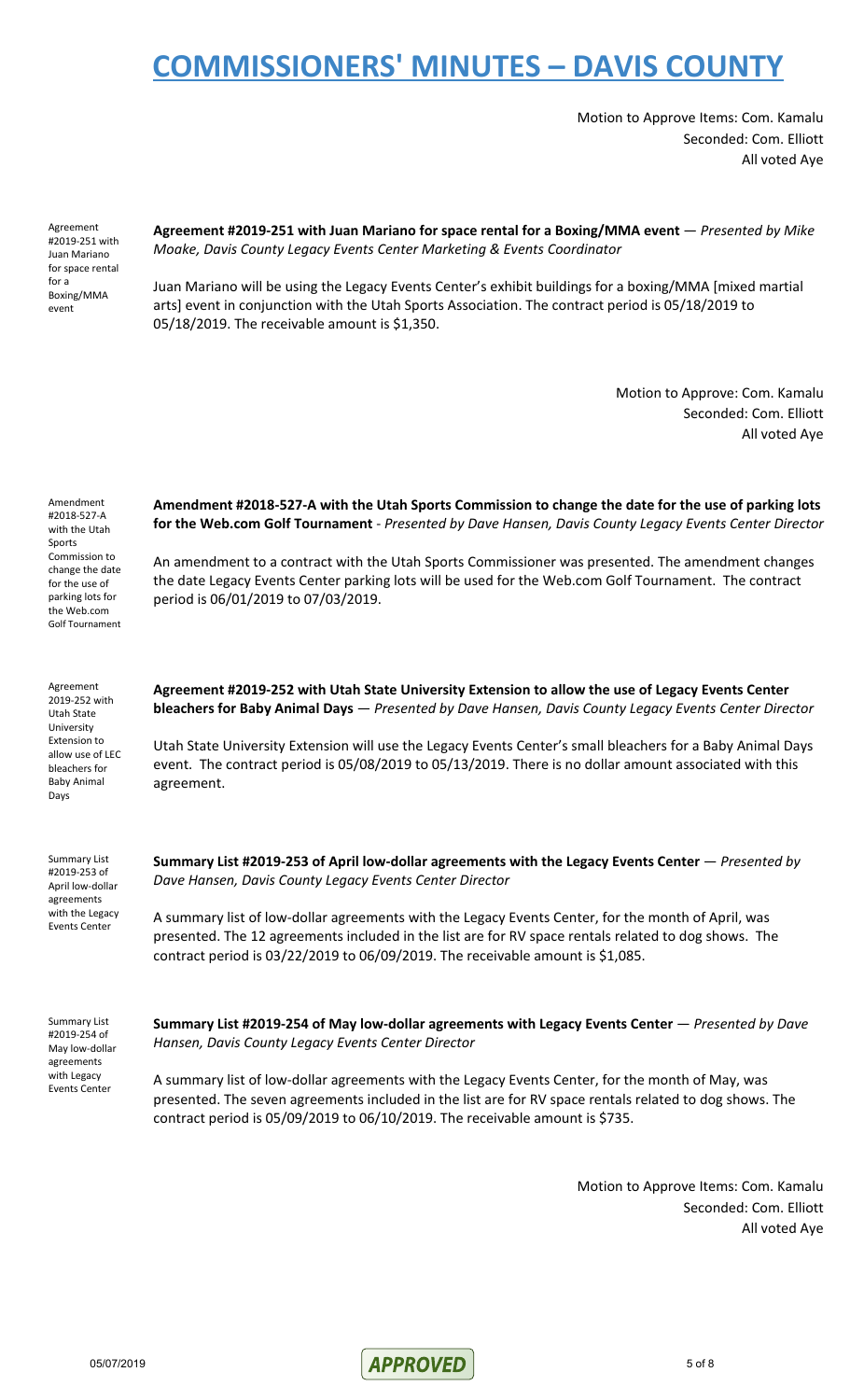Request Approval #2019-255 of 2019 **Delinquent** Property Tax Sale traditional bidding process on parcels to be sold as a whole

**Request Approval #2019-255 of 2019 Delinquent Property Tax Sale traditional bidding process on parcels** to be sold as a whole (not broken down into smaller pieces) for sale to be conducted at 10 a.m. on **May 15, 2019** — *Presented by Curtis Koch, Davis County Clerk/Auditor*

Davis County Clerk/Auditor Curtis Koch read a prepared statement regarding the 2019 May Delinquent Property Tax Sale and requested approval of the traditional bidding process and sale of parcels as a whole. The sale is held annually, in May, by the Clerk/Auditor. This year's sale will be in held at 10 a.m. on May 15, 2019, in Room 131 of Davis County's Administration Building. Parcels of properties that are delinquent in taxes for five years will be auctioned. There were originally 69 parcels to be sold: 39 homes, 25 parcels of land, and five commercial properties. Several properties have been redeemed, so the list is now down to seven homes and 12 parcels of land to be sold (no commercial properties).

This year's sale advertisement shows "Preferred Sales." Preferred sales, without competitive bidding, will be offered to persons or entities owning property that abuts the parcels for sale. Preferred sales are made when properties are not economically viable units or when non-preferential sales would create a nuisance or cloud upon a current interest in the property and could unreasonably diminish the value of that interest. If not purchased initially through a preferential sale, the County may offer these properties for sale to registered bidders at the annual real property delinquent tax sale.

The Clerk/Auditor noted that he had gone through the list, and his staff worked hard to notify owners of the seven residential properties that this sale is going to happen. Certified mail was sent, lienholders were contacted, and Sheriff's staff was sent to post notices on their doors. It is hoped the issue can be remedied by taxes being paid.

> Motion to Approve: Com. Elliott Seconded: Com. Kamalu All voted Aye

Ratification of grant application #2019-256 with the State of Utah Indigent Defense Commission - Legal Defense

**Ratification of grant application #2019-256 with the State of Utah Indigent Defense Commission - Legal Defense** — *Presented by Commissioner Elliott*

Commissioners considered the ratification of a grant application with the State of Utah Indigent Defense Commission. The County is acting as a pass-through for a grant [to the Indigent Defense Funds Board] because they can't go for a grant themselves. There is no obligation to the County. The contract period is 01/01/2020 to 12/31/2020. The pass-through amount is \$500,000.

> Motion to Approve: Com. Kamalu Seconded [Commissioner Elliott implied second and called for a vote]: Com. Elliott All voted Aye

Commissioner Kamalu moved to recess to Board of Equalization. Commissioner Elliott seconded the motion. All voted Aye.

**\_\_\_\_\_\_\_\_\_\_\_\_\_\_\_\_\_\_\_\_\_\_\_\_\_\_\_\_\_\_\_\_\_\_\_\_\_\_\_\_\_\_\_\_\_\_\_\_\_\_\_\_\_\_\_\_\_\_\_\_\_\_\_\_\_\_\_\_\_\_\_\_\_\_\_\_\_\_\_\_\_\_\_\_\_\_\_\_**

**BOARD OF EQUALIZATION**

Property Tax Register

Property Tax Register matters were presented by Curtis Koch, Davis County Clerk/Auditor, as follows:

Under Auditor's Adjustments, under Corrections, Commissioners were asked to consider one veteran tax exemption for 2018, and under Treasurer's Adjustments a small balance write-off of \$1.70.

> Motion to Approve: Com. Kamalu Seconded: Com. Elliott All voted Aye

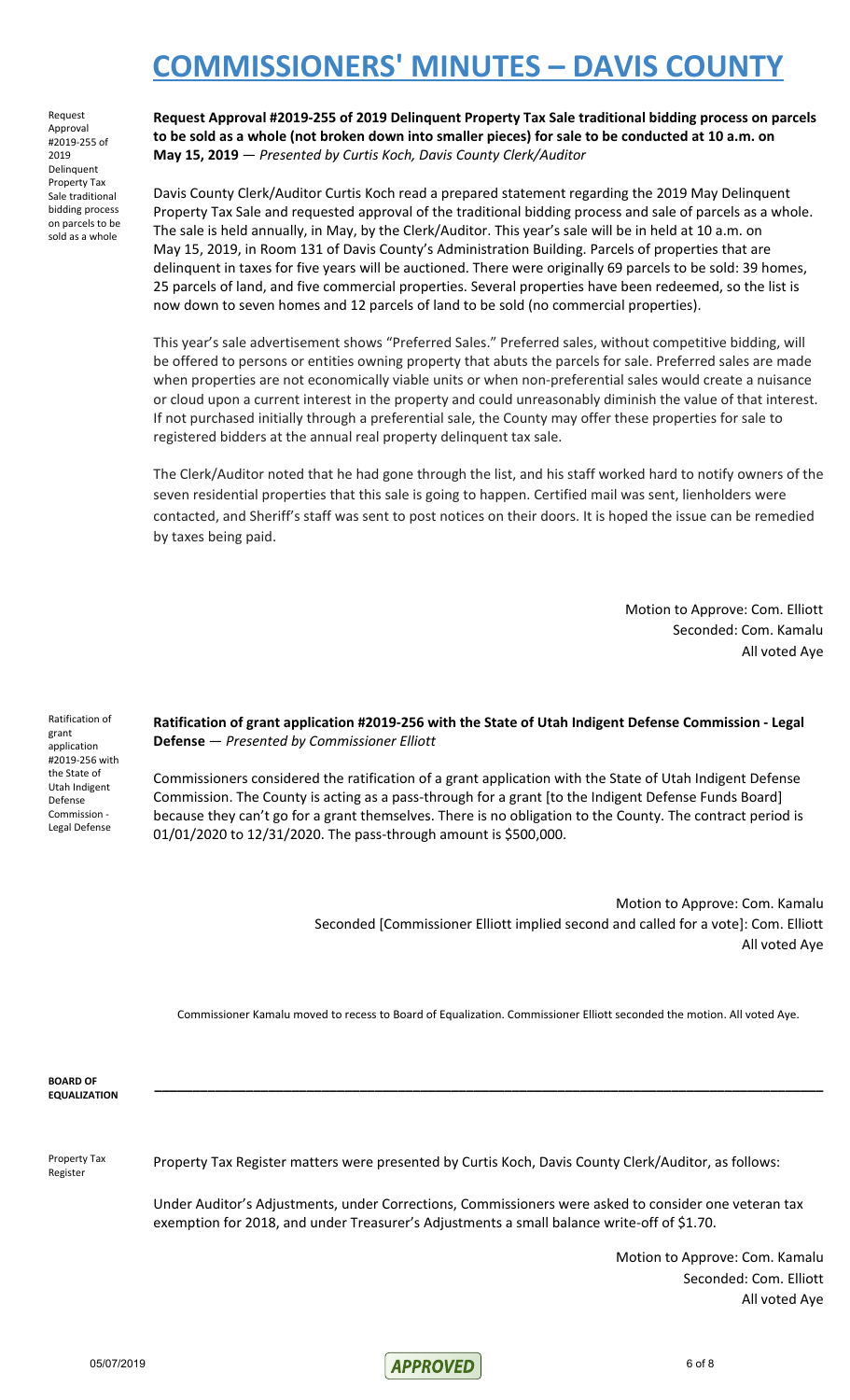Commissioner Kamalu moved to reconvene Commission Meeting. Commissioner Elliott seconded the motion. All voted Aye.

**\_\_\_\_\_\_\_\_\_\_\_\_\_\_\_\_\_\_\_\_\_\_\_\_\_\_\_\_\_\_\_\_\_\_\_\_\_\_\_\_\_\_\_\_\_\_\_\_\_\_\_\_\_\_\_\_\_\_\_\_\_\_\_\_\_\_\_\_\_\_\_\_\_\_\_\_\_\_\_\_\_\_\_\_\_\_\_\_**

**CONSENT ITEMS**

#### Check Registers **Check Registers**

Check Registers were presented for approval.

Motion to Approve: Com. Kamalu Seconded: Com. Elliott All voted Aye

Indigent Hardship Abatement Register

#### **Indigent Hardship Abatement Register**

The Indigent Abatement applications for the following names were presented for approval:

- Anthony Essex
- **Mark and Susan Hellewell**
- Margaret Osmond
- **Kendall and Yaira Spencer**

Motion to Approve: Com. Kamalu Seconded: Com. Elliott All voted Aye

Meeting Minutes

#### **Meeting Minutes**

Meeting Minutes for April 15, 2019, were presented for approval.

Motion to Approve: Com. Elliott Seconded: Com. Kamalu All voted Aye

Commissioner Elliott opened a public comment period to accommodate late arrivals to the meeting.

**PUBLIC COMMENTS**

> **Rhonda Perks**, a representative for Congressman Chris Stewart, apologized for her late arrival due to attending a meeting about the U.S. Census. She reported that plans for the coming census seem to be organized, and it should be easy for people to participate. She asked that everyone spread the word about the importance of participating in the census. Ms. Perks also reported that Congressman Stewart introduced a bill to raise tobacco sales to age 21 in the United States; he feels it could decrease the use of tobacco products by high school students. This bill had bi-partisan support and will have a companion bill in the Senate sponsored by Sen. Mitt Romney. In addition, the congressman recently visited California's southern border where he watched people climbing fences to enter the U.S., including one with a baby in her arms. It can take up to seven years to get an asylum hearing and then most cases are not found to be

> **\_\_\_\_\_\_\_\_\_\_\_\_\_\_\_\_\_\_\_\_\_\_\_\_\_\_\_\_\_\_\_\_\_\_\_\_\_\_\_\_\_\_\_\_\_\_\_\_\_\_\_\_\_\_\_\_\_\_\_\_\_\_\_\_\_\_\_\_\_\_\_\_\_\_\_\_\_\_\_\_\_\_\_\_\_\_\_\_**